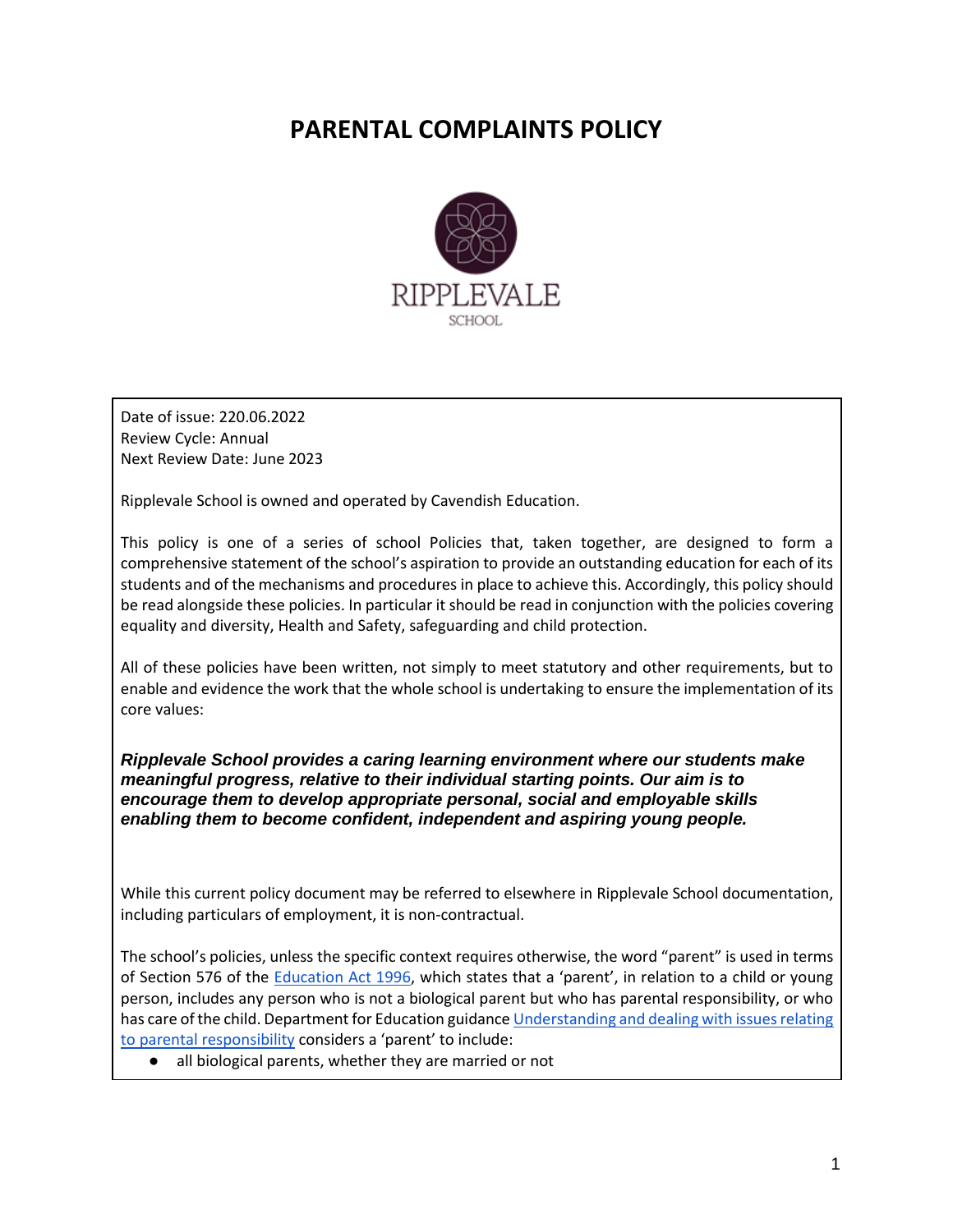- any person who, although not a biological parent, has parental responsibility for a child or young person - this could be an adoptive parent, a step-parent, guardian or other relative
- any person who, although not a biological parent and does not have parental responsibility, has care of a child or young person

A person typically has care of a child or young person if they are the person with whom the child lives, either full or part time and who looks after the child, irrespective of what their biological or legal relationship is with the child.

The school employs the services of the following consulting companies to ensure regulatory compliance and the implementation of best practice:

- Peninsula BrightHR
- Peninsula BusinessSafe (Health and Safety)
- Atlantic Data (DBS)
- Educare (online CPD)

Ripplevale School is committed to safeguarding and promoting the welfare of children and young people and expects all staff, volunteers, pupils and visitors to share this commitment.

All outcomes generated by this document must take account of and seek to contribute to safeguarding and promoting the welfare of children and young people at Ripplevale School.

The policy documents of Ripplevale School are revised and published periodically in good faith. They are inevitably subject to revision. On occasions a significant revision, although promulgated in school separately, may have to take effect between the re-publication of a set of policy documents. Care should therefore be taken to ensure, by consultation with the Senior Leadership Team, that the details of any policy document are still effectively current at a particular moment.

# **1 Regulatory status**

This Policy is a regulatory requirement and is configured in accordance with The Education [\(Independent Schools Standards\) Regulations](https://www.legislation.gov.uk/uksi/2014/3283/pdfs/uksi_20143283_en.pdf) Part 7, as interpreted by [The Independent School](https://assets.publishing.service.gov.uk/government/uploads/system/uploads/attachment_data/file/800615/Independent_School_Standards-_Guidance_070519.pdf)  [Standards Guidance for independent schools April 2019](https://assets.publishing.service.gov.uk/government/uploads/system/uploads/attachment_data/file/800615/Independent_School_Standards-_Guidance_070519.pdf) provided by the Government.

# **2 Introduction**

Ripplevale School is proud of the quality of teaching and pastoral care provided to its pupils / students, and is committed to meeting the needs of its various stakeholders so that any issues or queries can be dealt with positively and proactively. If parents have a concern they wish to complain about, they can expect it to be treated by the school in accordance with the following procedure.

This policy is available on the school website and can be made available in hardcopy upon request to the Headteacher's office. It can also be made available in larger print or in a more accessible format if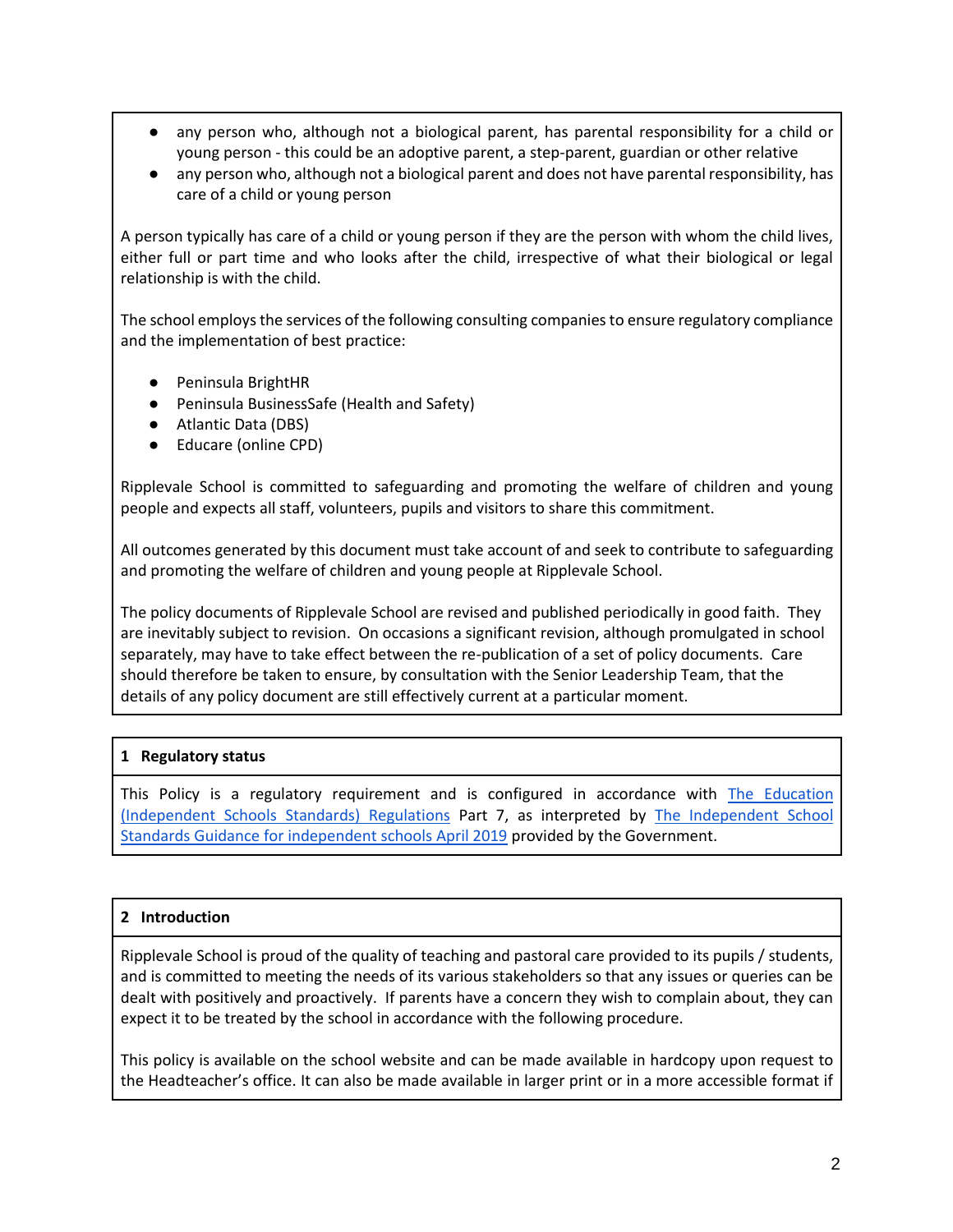required. If parents need assistance raising their concern or complaint at any Stage in the procedure, for example because of a disability, they should contact the Headteacher's office who will be happy to make appropriate practicable arrangements.

The procedures set out below may be adapted on occasion as appropriate to meet the policy aims and the circumstances of each case.

# **3 Aim and Outline Summary**

The aim of the school's Parental Complaints Policy is provide a regulatorily compliant structure to ensure that any parental complaint is managed appropriately and effectively.

Parents are assured that the school aims to treat all complaints seriously, sensitively and confidentially, and that a pupil / student will not be disadvantaged or penalised for a complaint being raised.

If someone who is not a parent of the school wishes to make a complaint, they are invited to follow the Complaints (Other than Parents) Policy or to contact the school on jane.norris@ripplevaleschool.co.uk or 01304 373866. We are always interested to receive feedback and hear any concerns, and we do our best to respond constructively and in a timely way.

This Policy contains a complaints procedure to deal with complaints from parents of pupils which provides for three Stages: informal, formal and a hearing before a panel which includes an independent member. The school may progress a particular complaint more rapidly through stages, where this is appropriate under the circumstances.

A parent with a complaint is asked to follow the three Stages of the procedure in sequence.

# **4 Confidentiality**

All participants (including parents and staff members) utilising the school's Parental Complaints Policy must ensure that correspondence, statements and records relating to individual complaints are kept confidential except where the Secretary of State or a body conducting an inspection under section 109 of the Education and Skills Act 2008 requests access to them.

#### **5 Scope**

The provisions and entitlements of the school's Parental Complaints Policy apply to parents of pupils, defined regulatorily as persons for whom education is being provided at the School.

The process outlined in this Parental Complaints Policy does not cover the management of complaints from

parents of a student who has left the School voluntarily or as a result of being permanently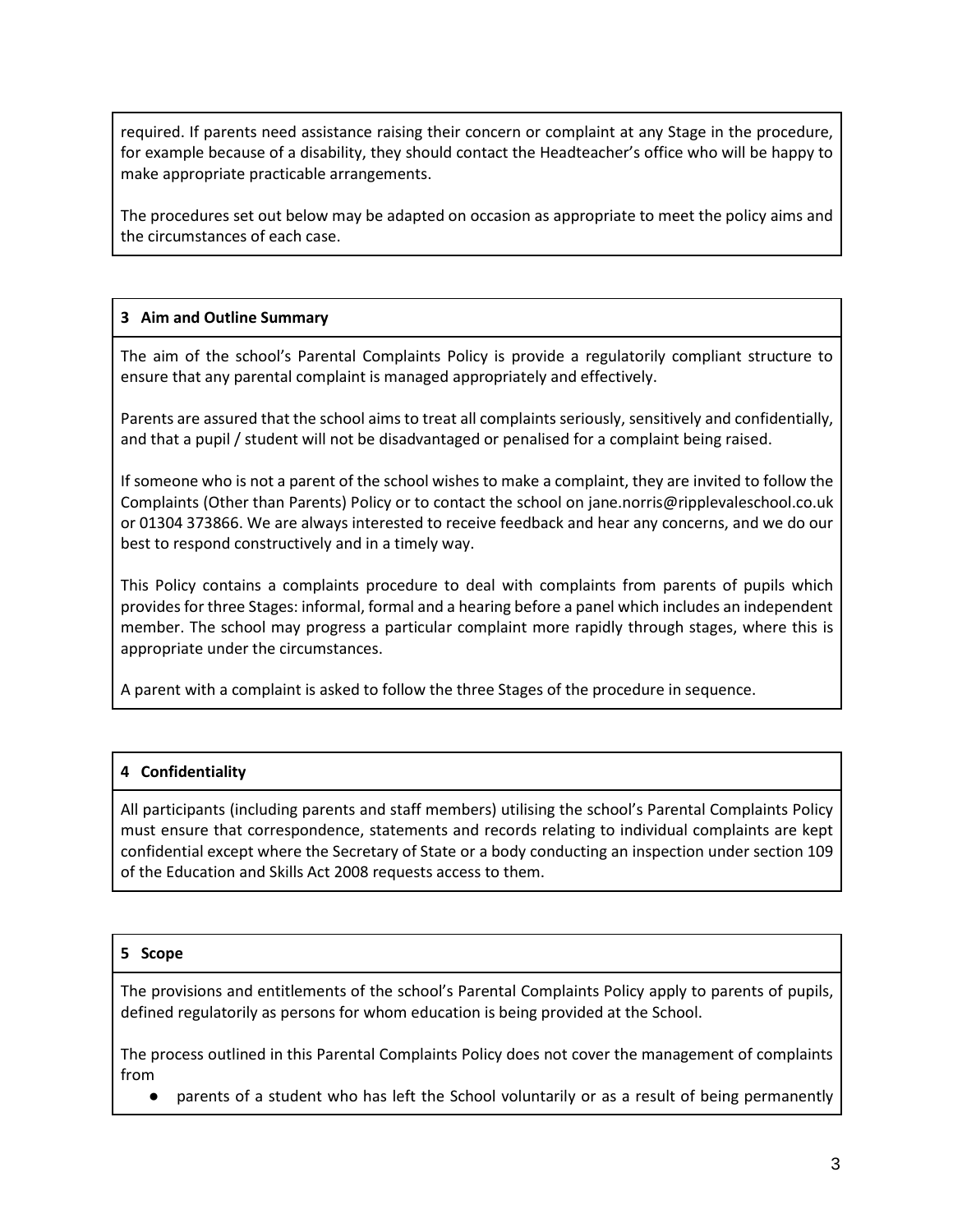excluded (except in cases where the complaints process was started when the pupil was still being educated at the School)

- parents of a prospective student (including making a complaint about the non-admission of a prospective pupil)
- students regardless of their age
- staff members
- those using services provided by providers other than the School who may use School premises or facilities

who should refer to the Complaints (Other Than Parents) Policy which can be found on the School website.

For regulatory and confidentiality reasons, other than in relevant safeguarding circumstances, the school does not process complaints made by someone on behalf of another parent or another parent's child apart from themselves and their child.

In part because of the regulatory requirement for confidentiality (see Section 4), the school is normally unable to handle group complaints or a complaint presented by one parent in respect of another. In such cases, complaints should be presented by the parents of an individual student in respect of that student.

# **6 Definition of a 'complaint'**

The Education (Independent Schools Standards) Regulations are clear that they do not distinguish between 'concerns' and 'complaints', and accordingly no such distinction is made in this Complaints Policy. Any matter about which a parent of a student is unhappy and seeks action by the school is a 'complaint' and falls within the scope of this procedure.

# **7 Offering possible resolution to complaints**

Parents using this Complaints Policy are encouraged to share what actions they feel might resolve the problem at any Stage, which may assist the school in making its response.

At each Stage in the procedure the school seeks to keep in mind ways in which a complaint can be appropriately resolved. It might be sufficient to acknowledge that the complaint is valid in whole or in part, and it may be appropriate to offer one or more of the following:

- an apology
- an explanation
- an admission that something could have been handled differently or better
- an assurance (where possible) that the event complained of will not recur, with an explanation of the steps that have been taken to reasonably ensure that it will not happen again
- an undertaking to review School policies or practice in light of the complaint
- a dismissal of the complaint in whole or in part, with an explanation why that dismissal is appropriate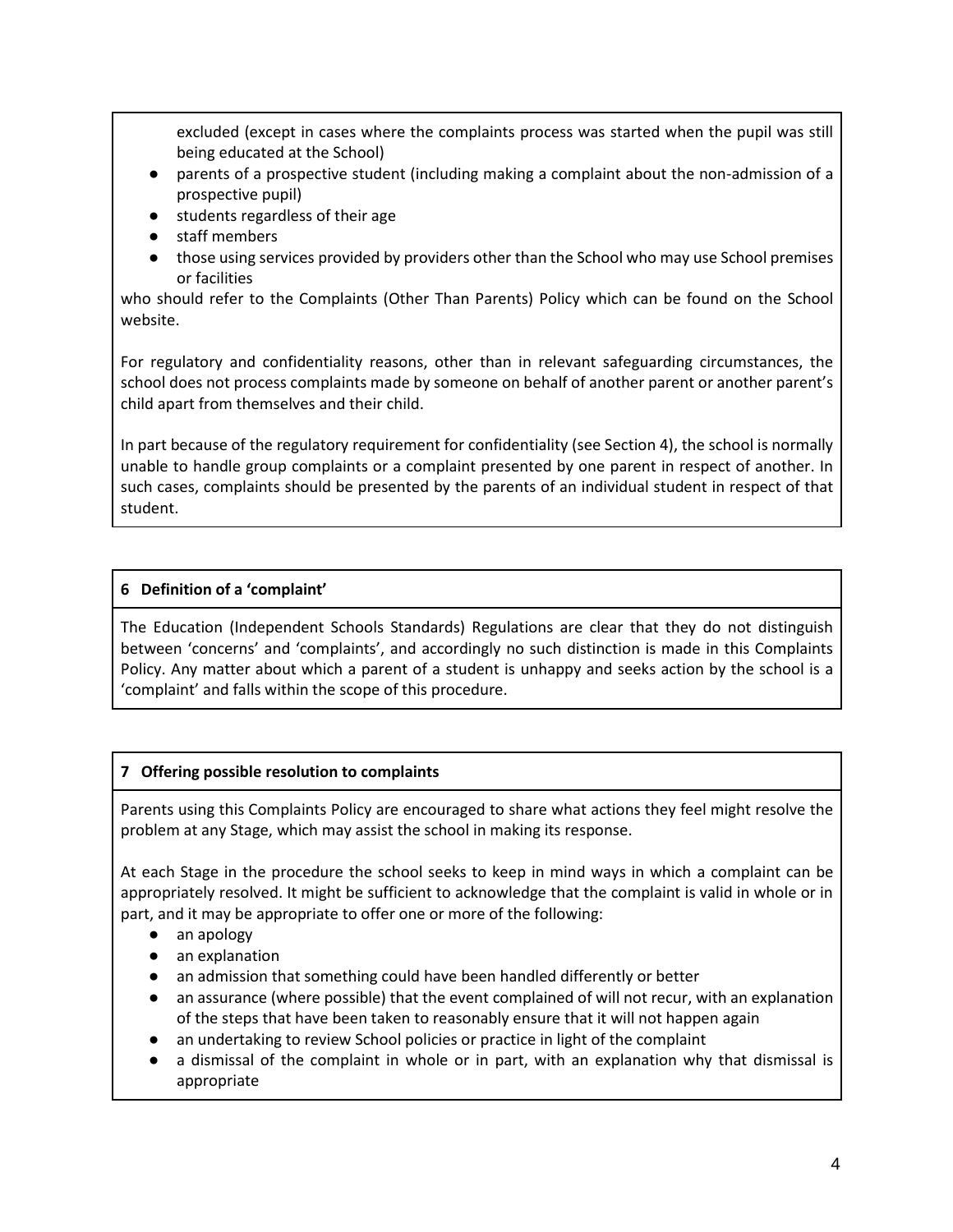An admission that the school could have handled a situation better is not the same as an admission of negligence.

#### **8 Appropriate alternative routes for dealing with a complaint or aspects of a compliant**

As indicated above, there are a number of alternative routes which may be appropriate for dealing with a potential complaint or with aspects of a complaint:

- statutory assessments of Special Educational Needs
	- issues with statutory assessments of Special Educational Needs should be raised with the relevant local authority.
- matters likely to require a Child Protection Investigation
	- complaints about child protection matters are handled under the school's child protection and safeguarding policy, which can be found find on the school website, and in accordance with relevant statutory guidance
- whistleblowing
	- the school has an internal whistleblowing procedure for employees, including temporary staff and contractors
- staff grievances
	- complaints from staff are dealt with under the school's internal staff grievance procedures
- staff conduct
	- if appropriate, parental complaints about staff are also dealt with under the school's internal disciplinary procedures; complainants are not informed of any disciplinary action taken against a staff member as a result of a complaint, but will be notified that the matter is being addressed appropriately
- a permanent exclusion
	- the handling of a complaint about a permanent exclusion is dealt with in the school's Behaviour / Exclusions Policies

# **9 STAGE 1 – Informal Resolution**

It is hoped that most complaints will be resolved quickly and informally.

**Initiating a Stage 1 complaint:** If parents have a complaint they should normally contact the relevant member of staff. In most cases the matter will be resolved at this point to the parents' satisfaction.

Parents may make the complaint through a telephone call, email, in person or by letter.

Complaints made initially to the Headteacher or other senior staff will usually be referred back to the relevant member of staff in the first instance.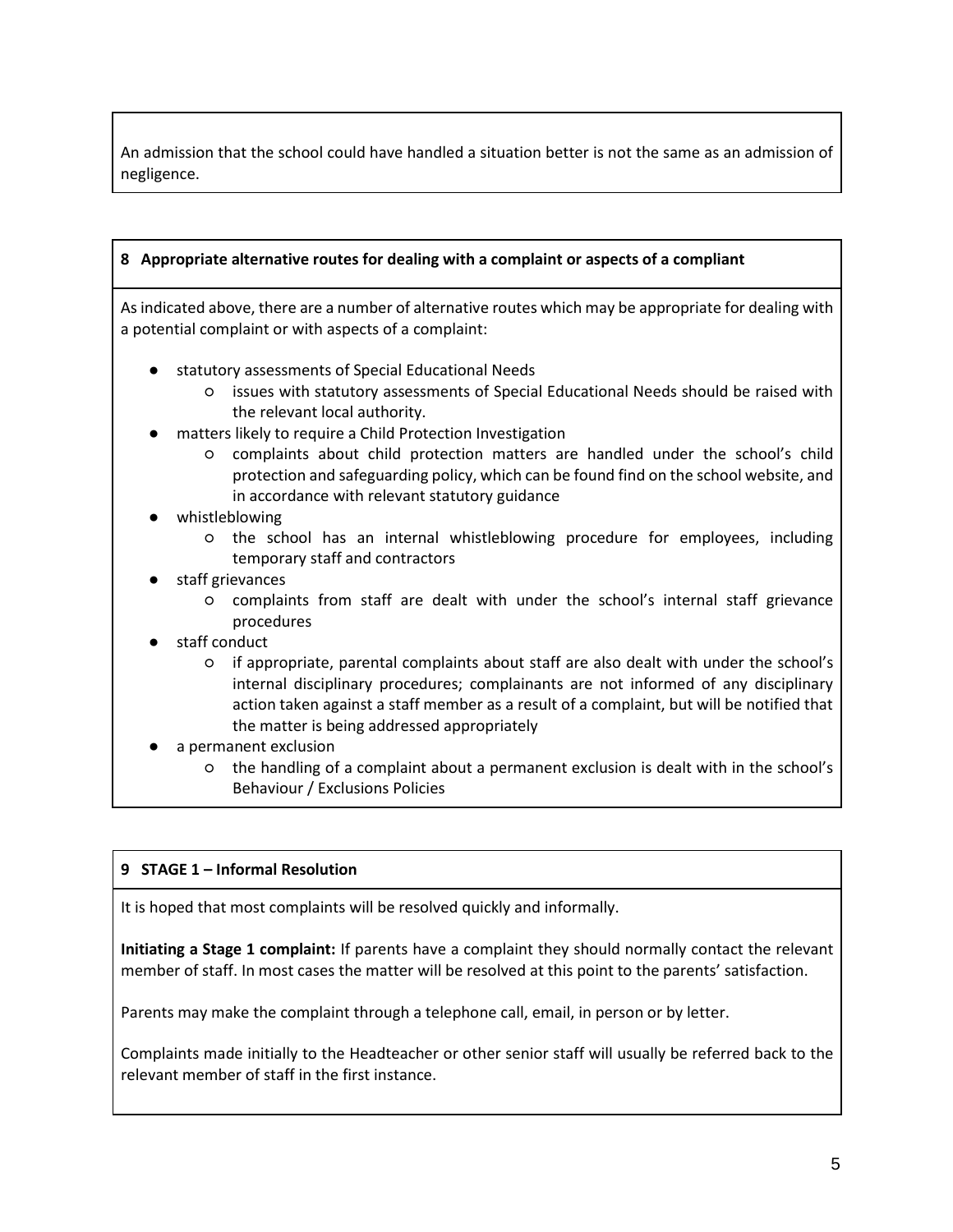The Stage 1 process will normally be concluded within **10 working days** within term time Stage 1 complaints are unlikely to be processed during the school holidays.

The relevant member of staff will make notes of all complaints and the dates on which they were received and concluded at Stage 1.

All identified Stage 1 complaints are logged centrally by the School.

In the event that the relevant member of staff and the parent do not reach a satisfactory Stage 1 resolution within the time frame above, then the parents will be advised to proceed to Stage 2 below.

A Stage 1 complaint which has not been progressed to Stage 2 **within six school weeks** of its completion will normally be regarded as fully concluded.

# **10 STAGE 2 – Formal Resolution**

A complaint will usually progress to the formal stage (Stage 2) only after first being considered at the preliminary stage (Stage 1) and only then if the complainant explicitly intends to escalate a matter to the formal stage.

**Initiating a Stage 2 complaint:** If the complaint cannot be resolved on an informal basis at Stage 1, then the parents should put their complaint in writing to the Headteacher, giving details of their complaint (such as dates / times of events, relevant documentation etc). The Headteacher will acknowledge receipt of the complaint **within 3 working school days** (or as soon as reasonably practicable during school holidays).

The Headteacher will decide, after due consideration, the appropriate course of action to take. In most cases they or a member of the Senior Leadership Team will meet with the parents concerned **within 5 working school days** of receiving the complaint, to discuss the matter. If possible, a resolution will be reached at this stage. If further investigation is required, the Headteacher will normally delegate that responsibility to a member of the Senior Leadership Team; that person will report back regarding the facts of the case to the Headteacher, without themselves making a judgement on the complaint.

Once the Headteacher is satisfied that so far as practicable all of the relevant facts have been established, they will review all relevant material, form a judgement and then will confirm the outcome of the Stage 2 to the parent(s) in writing, normally **within 15 working school days** for receipt of the Stage 2 complaint. If a longer period is required for the Stage 2 process, they will write to the parent(s) to explain the reasons. The letter will provide guidance to the parent on how to progress the matter to a Stage 3, should they consider this necessary.

The Senior Leadership Team will keep written records of all meetings and interviews held in relation to the complaint.

If the parent(s) are not satisfied with the outcome at the end of the Stage 2 process, they should proceed to Stage 3 by contacting the Directors via info@cavendisheducation.com **within 5 working school days** of their receipt of the formal completion of the Stage 2 process.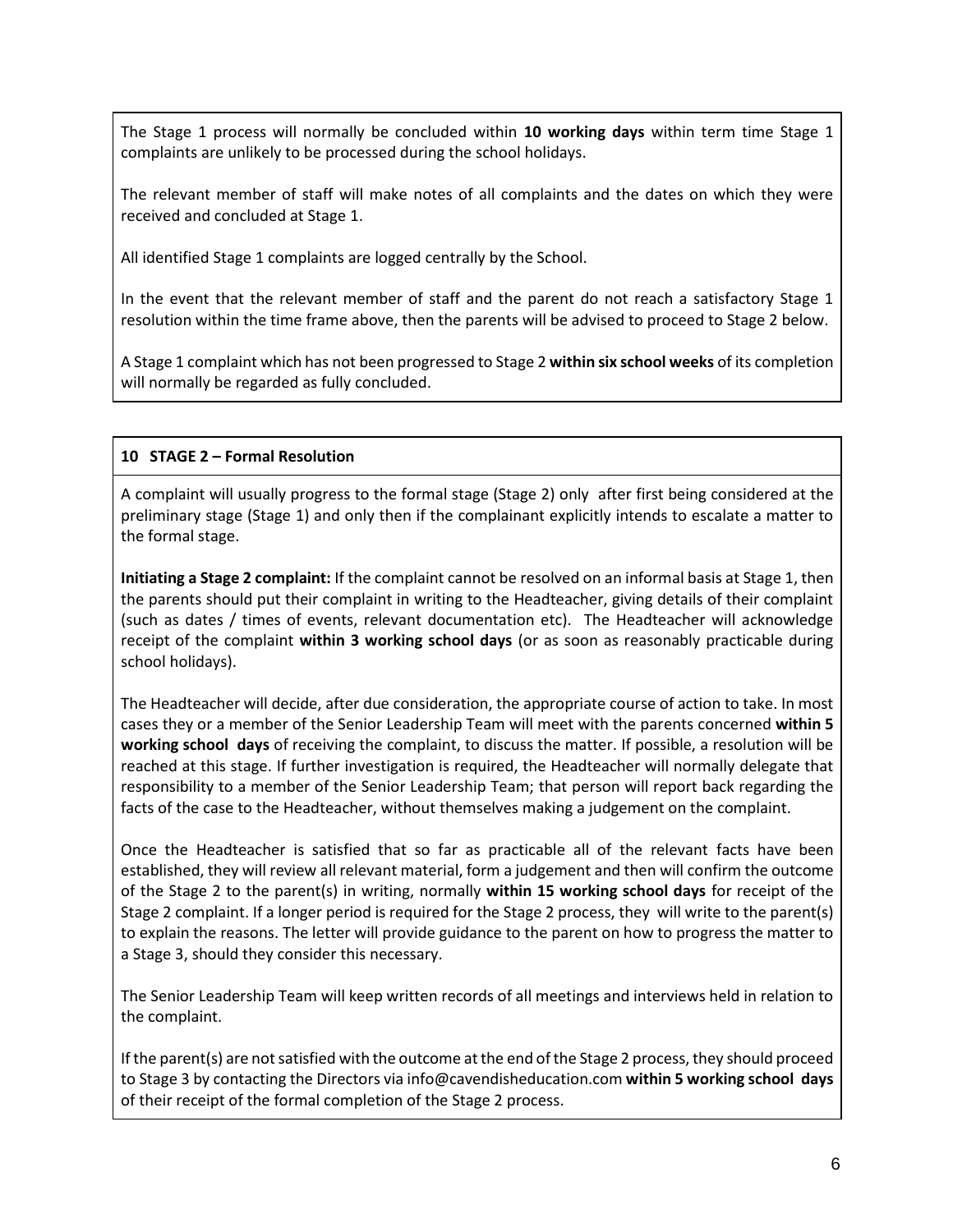A Stage 2 complaint which has not been progressed to Stage 3 **within six school weeks** of its completion will normally be regarded as fully concluded.

# **11 STAGE 3 – Formal Resolution**

If parents seek to invoke Stage 3 and are not satisfied with the Stage 2 outcome, they are referred to a Director who will nominate a Chair of a Panel (which may be themselves) to make arrangements to hear the complaint.

The Panel shall be appointed by the Chair and will consist of at least three people not directly involved in the matters detailed in the complaint. At least one member of the Panel shall be independent of the management and running of the school, which means that they will not only be outside the school's workforce and not a member of the governance body, but also will not be otherwise involved with the management of the school.

Once appointed, the Chair of the Panel will then acknowledge the Stage 3 complaint and schedule a Hearing to take place as soon as practicable and normally **within 15 working school days** of receipt of the complaint. Reasonable notice will be given so that all parties can attend.

At the Panel Hearing, a parent may be accompanied, for example by a family member or friend, but legal or other representation will not normally be appropriate and there will be no entitlement to have a legal representative to make representations on their behalf at the Hearing.

The Panel Hearing will be conducted in accordance with the guidance outlined in **Annex A** below.

In the event of a parent stating their intention to initiate or their having initiated legal proceedings with regard to the complaint, the Panel Hearing will usually still go ahead in accordance with this Policy.

If a parent does not exercise the right to attend a Panel Hearing, the School will nevertheless hold the Hearing in conformity with this Policy. The School will use all reasonable endeavours to facilitate a parent exercising the right of attendance.

The Panel will confirm the outcome of the Hearing in writing to the parent(s) **within 5 working school days**.

In all cases of a complaint reaching Stage 3, the school will take the opportunity, outside of the Complaints Procedure, formally to look beyond the immediate complaint to ensure that it does not represent a deeper problem that needs to be remediated.

#### **12 What a parent should do if dissatisfied with the Stage 3 outcome**

The conclusion of a Stage 3 complaint is the final step in the School's procedures.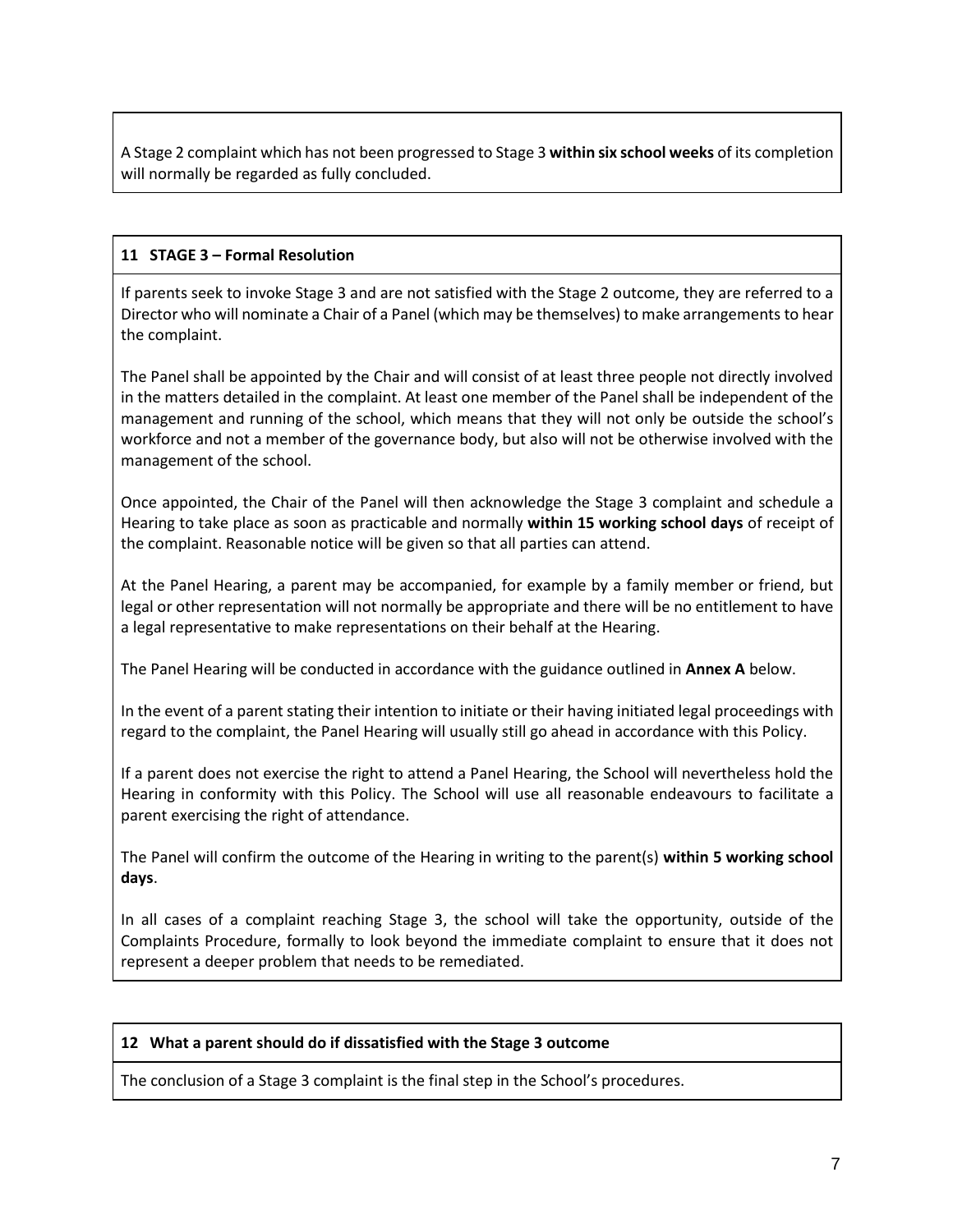If parents remain dissatisfied with the school's response at Stage 3 or feel that intervention at a higher level is appropriate, they may lodge a complaint to external agencies as follows.

If the school place is funded by a local authority, the parent may choose to share their concerns with the relevant Local Authority Officer / Department overseeing this place.

If the school place is funded by a parent, the Alternative Dispute Resolution for Consumer Disputes (Competent Authorities and Information) Regulations 2015 invite a school to provide parents, on conclusion of Stage 3 of the school's Complaints Procedure and in the event of their still being dissatisfied, with the name and address of an alternative dispute resolution provider who has been certified by the Chartered Trading Standards Institute as competent to resolve consumer disputes. The school recommends CEDR whose contact details can be found at [www.cedr.com.](http://www.cedr.com/) Please note that the school is not obliged to enter into alternative dispute resolution and reserves the right not to do so.

For Schools regulated by Ofsted, they should register their complaint through the Ofsted contact form on the websit[e http://live.ofsted.gov.uk/onlinecomplaints/](http://live.ofsted.gov.uk/onlinecomplaints/) (or emai[l enquiries@ofsted.gov.uk\)](mailto:enquiries@ofsted.gov.uk).

#### **13 Potential impacts on timeframes**

If other bodies are investigating aspects of the complaint - for example the police, local authority safeguarding teams or Tribunals - this may impact on the school's ability to adhere to the timescales within this procedure or result in the procedure being suspended until those public bodies have completed their investigations. Where any such delay can be avoided, it will be.

#### **14 Managing serial and unreasonable complaints**

The school is committed to dealing with all complaints fairly and impartially, and to providing a high quality service to those who complain. The school does not normally limit the contact complainants have with the school. However, the school does not expect staff to tolerate unacceptable behaviour, and will take action to protect staff from that behaviour including that which is discriminatory, abusive, offensive or threatening.

The school defines unreasonable behaviour as that which hinders our consideration of complaints because of the frequency or nature of the complainant's contact with the school.

For complainants who excessively or unreasonably contact the school, the school may specify methods of communication and limit the number of contacts in a "communication plan", which is reviewed after six months.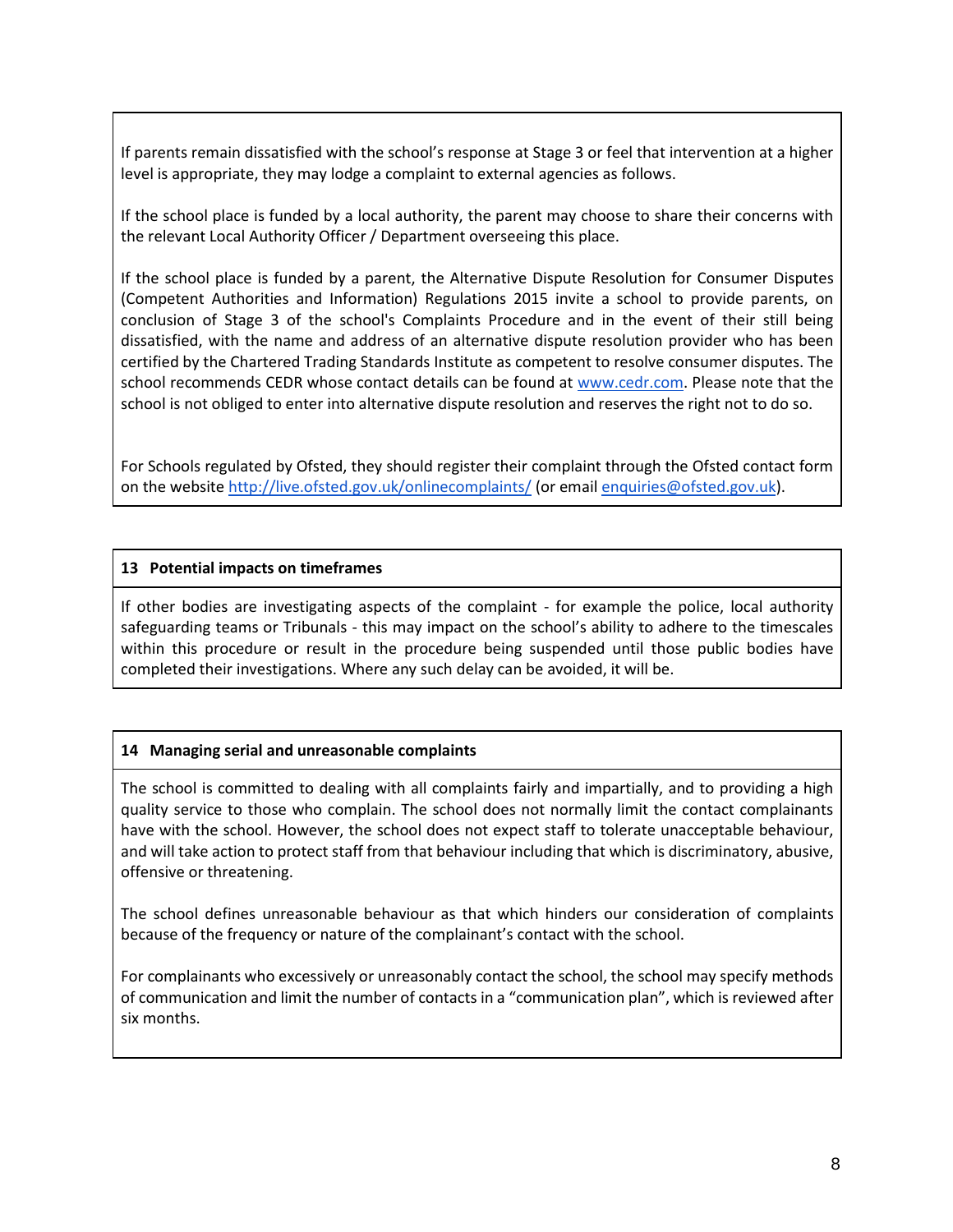In response to any serious incident of aggression or violence, the school will take decisive action to safeguard all involved, including where necessary, contacting the police and/or considering barring an individual from the school, and communicate as appropriate their actions in writing.

### **15 Recording Complaints**

The school keeps a written record of all complaints which may include the date, the Stage, the circumstances of the complaint, description of the issue, records of all the investigations (if appropriate), witness statements (if appropriate), name of staff member(s) handling the issue at each Stage, copies of all correspondence on the issue (including emails and records of phone conversations), the action taken by the school as a result of the complaint and whether these complaints were resolved at which Stage.

The record of complaints also identifies those complaints relating to boarding / residential provision, and the action taken by the school as a result of those complaints (regardless of whether or not they are upheld).

All records of complaints are retained by the school in accordance with the School's obligations under the Data Protection Act. All correspondence, statements and records relating to individual complaints are kept confidential except where the Secretary of State or a body conducting an inspection under section 162A of the 2002 Act requests access to them.

The period for retaining records of complaints is not prescribed in the ISS Regulations. From September 2020, the DfE has advised that complaints which do not have safeguarding implications should be retained for a minimum of 7 years (a period determined by the 6-year inspection cycle with allowance for unforeseen circumstances). Where there is a safeguarding angle, the advice is: 'Records concerning allegations of abuse must be preserved for the term of the Independent inquiry into Child Sexual Abuse and at least until the accused has reached normal pension age or for 10 years from the date of the allegation if it is longer.'

#### **16 Exceptions to procedure**

Where there is a particularly serious complaint that needs to be raised, then it is possible for the parent to take it directly to the Headteacher, circumventing Stage 1.

A particularly serious complaint in this context might include matters of Child Protection, personal safety, confidential health or family issues or when there is a significant allegation made against a member of staff. In such instances, it may be appropriate / necessary to initiate other(s) of the School's policies and procedures.

#### **17 A complaint against the Headteacher**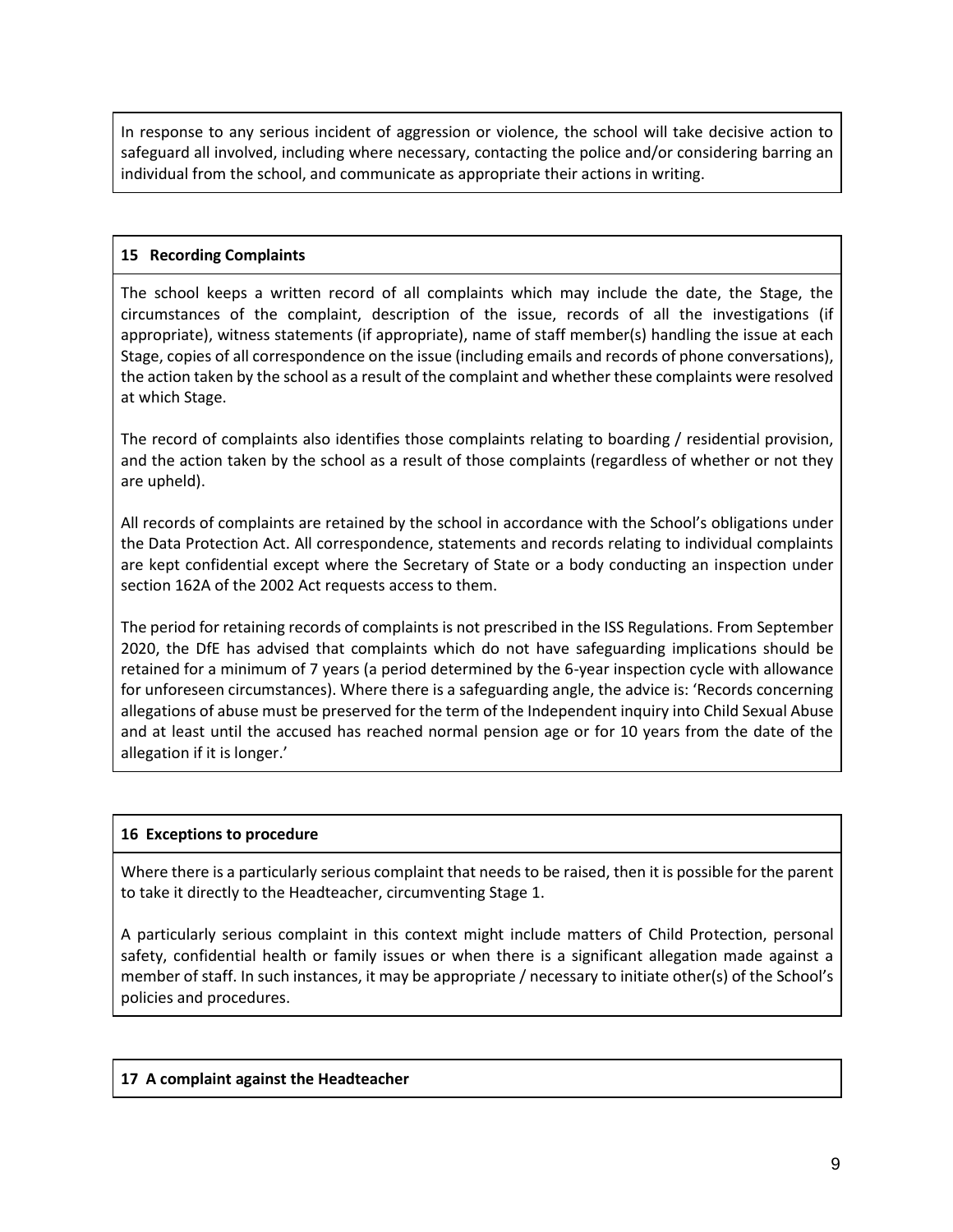A complaint against the Headteacher should be made via [info@cavendisheducation.com](mailto:info@cavendisheducation.com) to the Directors at Cavendish Education. The Group Managing Director will nominate an individual, who will normally manage it as a Stage 2 Complaint in the first instance, giving the complainant the opportunity to progress to Stage 3 thereafter should they so decide. In the latter instance, the Director who dealt with the Stage 2 process will not be involved in the Stage 3 process.

A significant allegation against the Headteacher will be managed directly either as a Stage 3 Complaint (without going through Stage 2) or separately under the terms of the school's Safeguarding Policy.

#### **18 Withdrawing a complaint**

Parent(s) are entitled to halt their Complaint at any point in the procedure if they so wish; if so, they are asked to confirm this decision in writing.

#### **19 Non-compliance with this Policy**

Government guidance emphasises generically that, in the event of it being found that the regulatory Complaints requirements have not been met by a school because of the way a particular complaint has been handled, the Secretary of State has no power to compel a school to alter its decision on that complaint, only to take regulatory action designed to address the failure to meet the complaints standard.

# **20 Numbers of Stage 3 Complaints in the Academic Year 2021/22**

There were 0 complaints resolved at Stage 3 of the school's Parental Complaints Procedure during the Academic Year 2021/22.

The contents of this paragraph (Paragraph 20) are presented on the 'Policies' p[age of the school website.

# **20 Review of implementation**

The implementation of this Policy is reviewed annually by the school's Senior Leadership Team in consultation with staff and a report is made to the Governance Body.

The school may submit to Cavendish Education proposals for amendments to this Policy.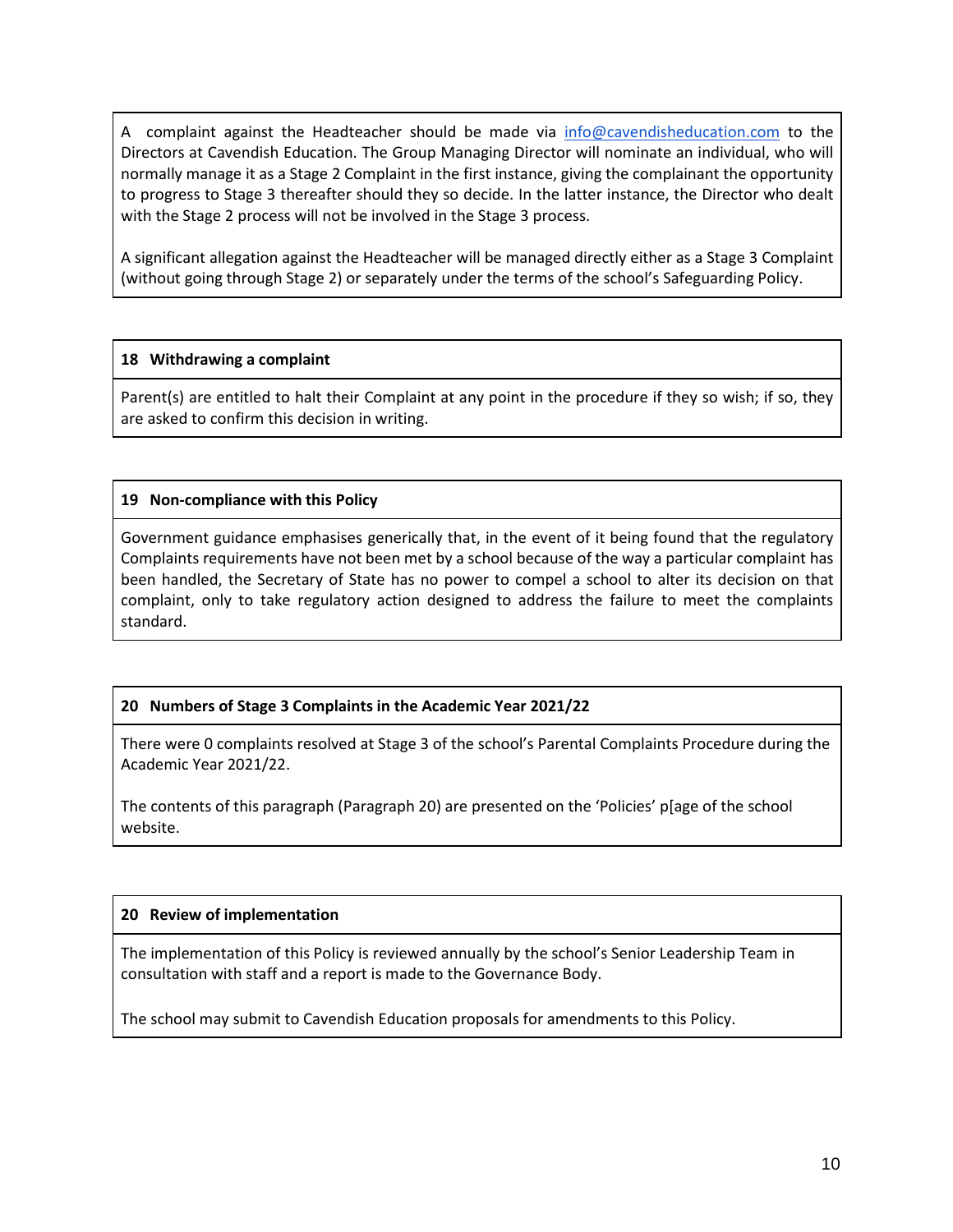# **Annex A Conduct of the Stage 3 Panel**

Before the Stage 3 Panel Hearing, the Chair of the Hearing Panel in a timely manner:

- is appointed by the Cavendish Education Managing Director directly upon receipt of the complaint
- assembles the other Panel members and a Minutes-taker in accordance with this Policy
- arranges a date, time and location for holding the Panel Hearing that is mutually convenient for all participating parties within the timeframe given in the Policy
- draws up and shares
	- the Agenda for the Panel Hearing on the basis of the parental response to the Stage 2 outcome
	- the list of documents presented to the Panel for the Hearing, confirming with the parent(s) that there are no further relevant documents for presentation

At the Stage 3 Panel Hearing, the Chair:

- introduces all participants to one another
- identifies any practical points for the conduct of the Hearing, including any necessary time limitation in effect
- reminds the parents that the focus of the Panel is to hear the parents themselves and that, other than in exceptional circumstances, the person accompanying the parent(s) is there to support and if necessary advise the parent(s) but not to speak in their stead as their representative
- rehearse the Agenda for the Hearing, including the documents presented to it
- explains that
	- in addition to reviewing any procedural issues in the previous handling of the complaint, the Panel will fully consider the complaint on its merit
	- newly introduced items of complaint not already the subject of Stages 1 and 2 within the same process will not normally be considered by the Panel
	- on reaching the end of the Hearing, the expectation is that the Hearing is concluded but that the Chair reserves the right to reconvene the Hearing at a future date, in the event that circumstances so require it
- confirms that an outcome will not be provided during the Hearing itself, because the Panel will require further time for deliberation and, if necessary, further investigation
- invites the parent(s) to speak to each item on the Agenda
- in collaboration with other Panel members, ensures that the Panel members have a full understanding of what is being said to them, asking questions for clarification where appropriate
- without prejudice to the outcome of the Hearing, invites the parent(s) to define the outcome they would regard as satisfactory

After the Stage 3 Hearing, the Panel members:

- consider all that has been presented to them during the Hearing
- conduct any further investigation if required
- deliberate together on the merits of the complaint put to them
- reconvene the Hearing if appropriate (the pattern of Panel actions then being reiterated)